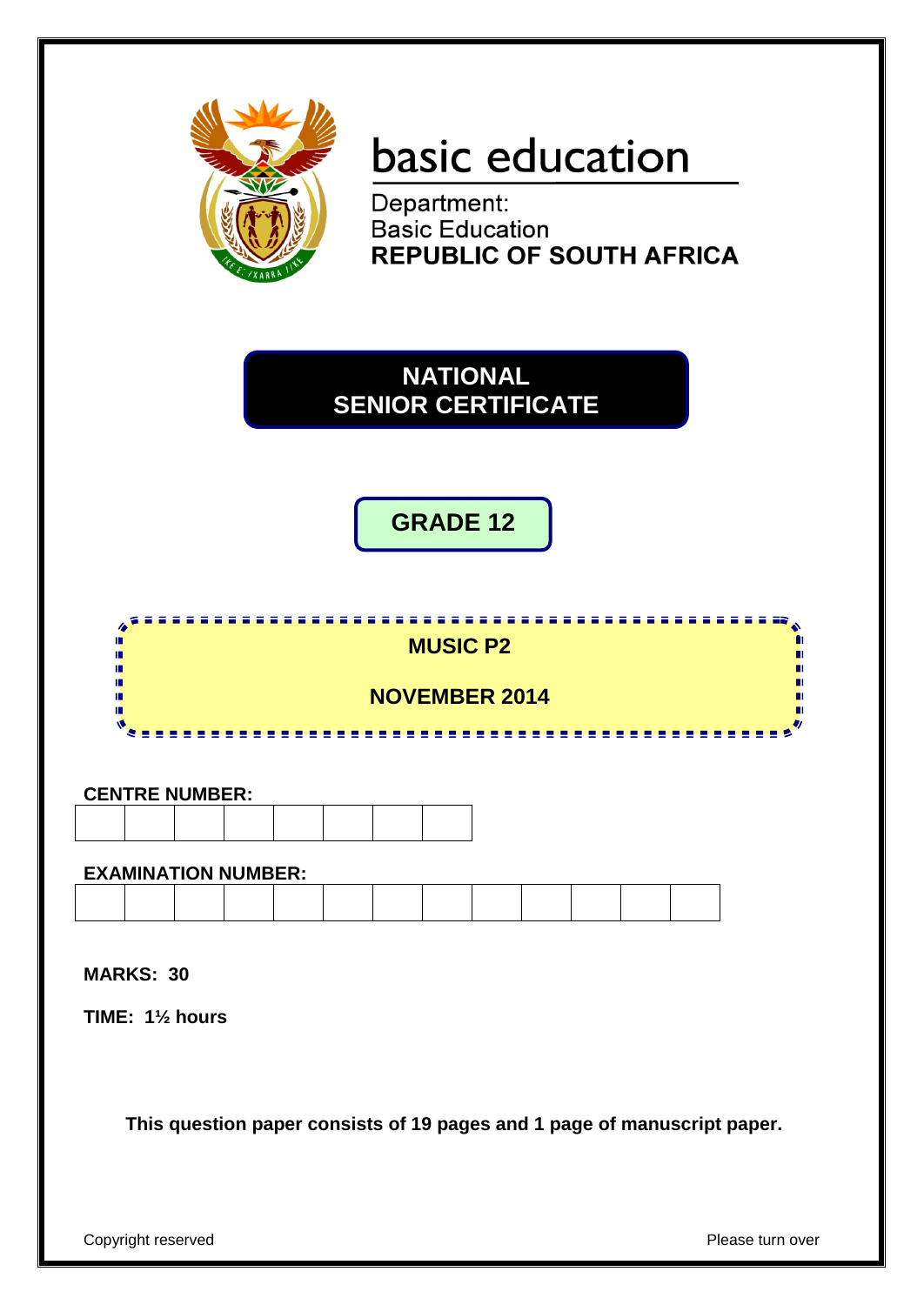#### **INSTRUCTIONS AND INFORMATION**

1. This question paper consists of THREE sections:

> SECTION A (Aural) (10)<br>SECTION B (Recognition) (12) SECTION B (Recognition) SECTION C (Form) (8)

- 2. QUESTION 1, QUESTION 2, QUESTION 3 and QUESTION 7 are compulsory.
- 3. Answer QUESTION 4 (Western Art Music (WAM)) OR QUESTION 5 (JAZZ) OR QUESTION 6 (Indigenous African Music (IAM)).
- 4. Write all your answers on this question paper. Use a pencil for music notation and blue or black ink for the other answers.
- 5. This examination will be written while candidates are listening to a CD.
- 6. The music teacher of the centre must conduct the examination in the presence of the invigilator.
- 7. The last page of this question paper is manuscript paper intended for rough work. The candidate may remove this page.
- 8. Candidates may not have access to any musical instrument for the duration of the examination.
- 9. Write neatly and legibly.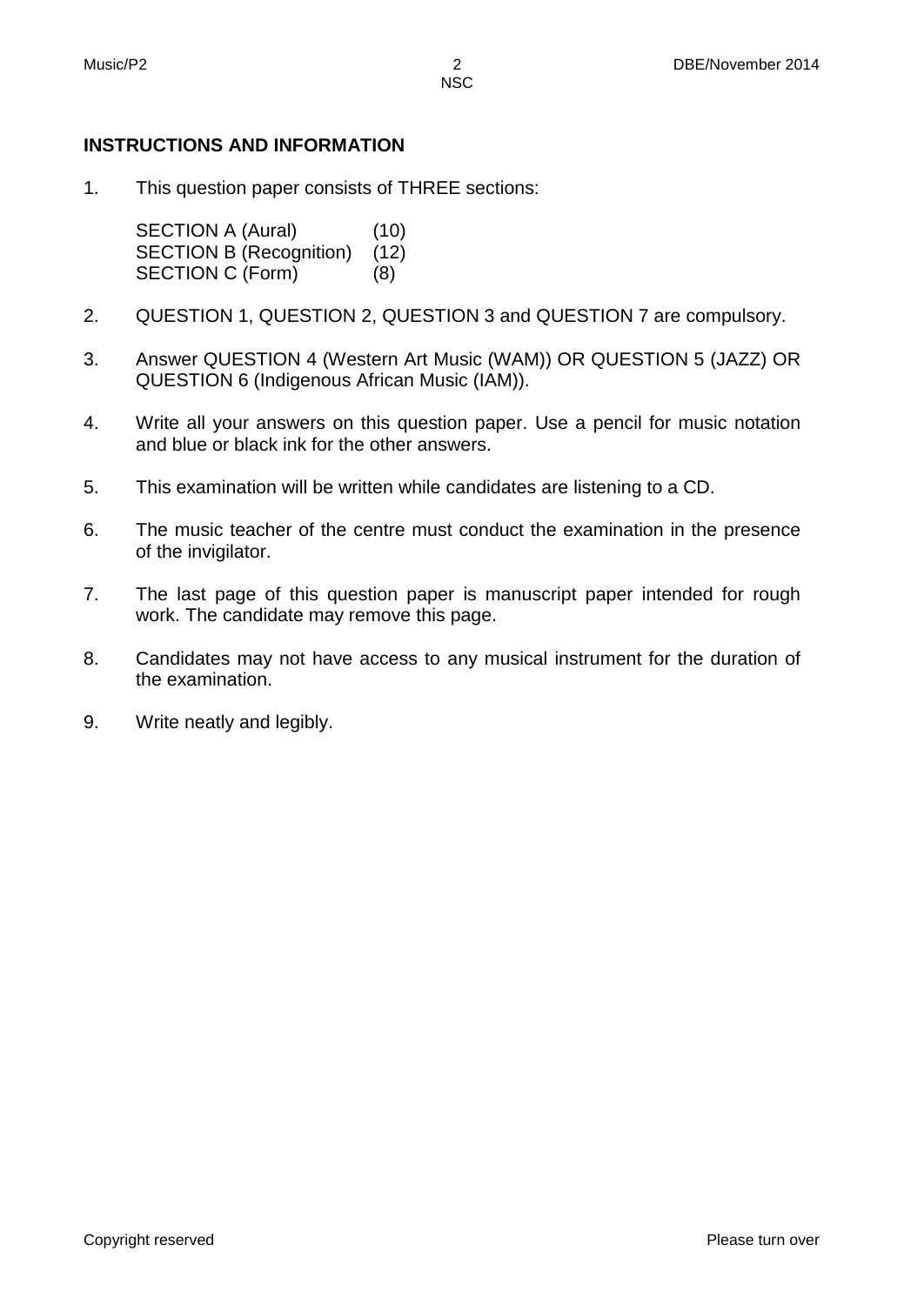#### **INSTRUCTIONS TO THE PERSON OPERATING THE SOUND EQUIPMENT**

- 1. The instructions for the music teacher appear in frames.
- 2. Each musical extract (track) must be played the number of times specified on the question paper.
- 3. Allow adequate time between tracks to offer candidates time to think and write their answers before playing the next track.
- 4. The number of the track must be announced clearly each time before it is played.
- 5. If a school offers more than one stream (Western Art Music (WAM), JAZZ, Indigenous African Music (IAM)), the following guidelines must be followed:
	- Each stream must write the examination in a separate venue.
	- Each venue must be equipped with suitable sound equipment.
	- Each venue must have its own CD with musical extracts.
	- An invigilator must be present in each venue.
	- The tracks have to be played as follows:
		- WAM candidates: Tracks 1–24 and Tracks 38–42
		- JAZZ candidates: Tracks 1–13, Tracks 25–30 and Tracks 38–42
		- IAM candidates: Tracks 1-13 and Tracks 31-42
- 6. A battery-powered CD player must be available in case of a power failure.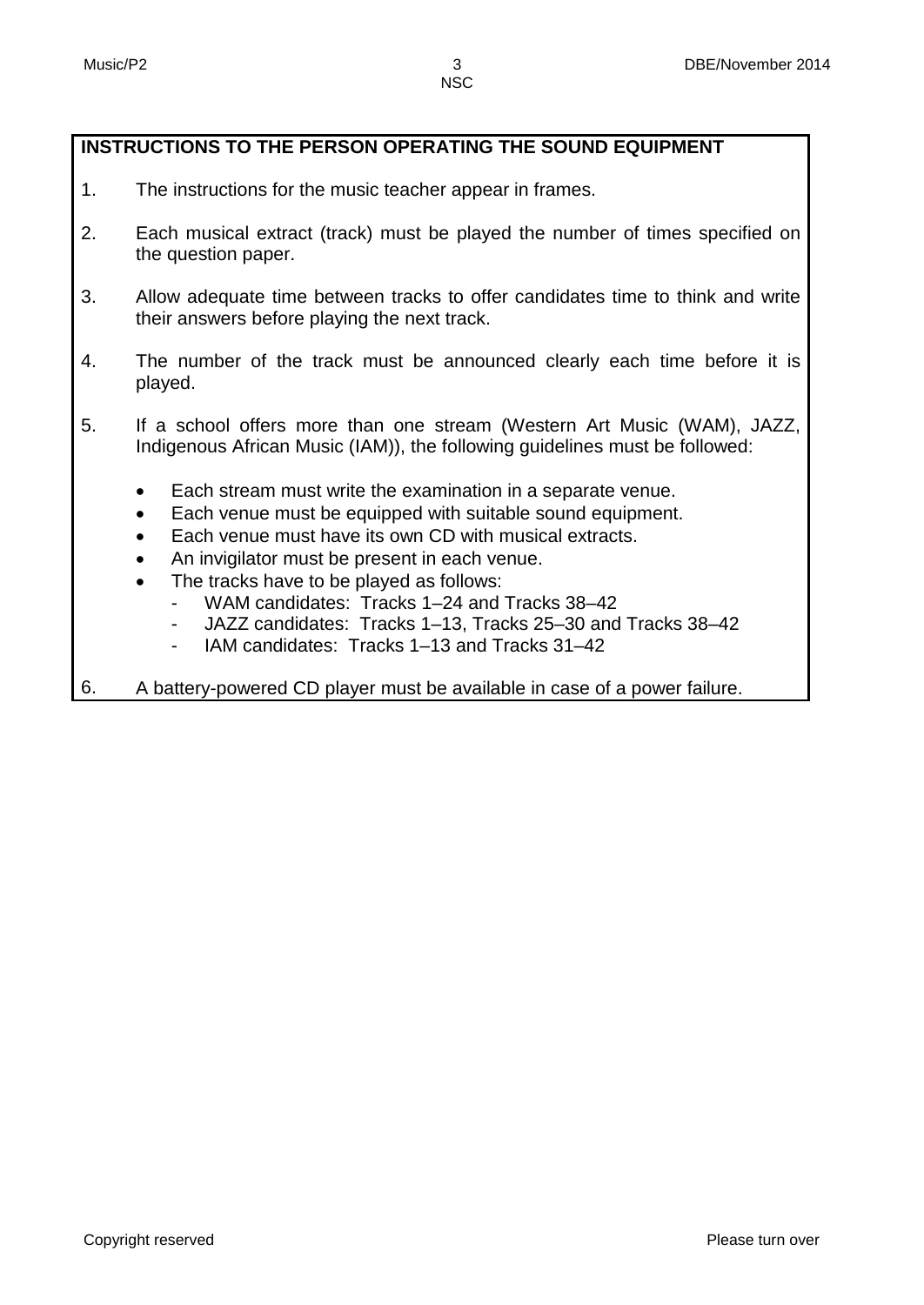# **MARKING GRID**

| <b>SECTION A: AURAL</b>        | <b>TOTAL</b> | <b>MARKER</b> | <b>MODERATOR</b> |
|--------------------------------|--------------|---------------|------------------|
| <b>QUESTION 1 (COMPULSORY)</b> | 4            |               |                  |
| <b>QUESTION 2 (COMPULSORY)</b> | 6            |               |                  |
| <b>SUBTOTAL</b>                | 10           |               |                  |

| <b>SECTION B: RECOGNITION</b>  | <b>TOTAL</b> | <b>MARKER</b> | <b>MODERATOR</b> |
|--------------------------------|--------------|---------------|------------------|
| <b>QUESTION 3 (COMPULSORY)</b> | 4            |               |                  |
| <b>AND</b>                     |              |               |                  |
| QUESTION 4 (WAM)               | 8            |               |                  |
| <b>OR</b>                      |              |               |                  |
| QUESTION 5 (JAZZ)              | 8            |               |                  |
| <b>OR</b>                      |              |               |                  |
| <b>QUESTION 6 (IAM)</b>        | 8            |               |                  |
| <b>SUBTOTAL</b>                | 12           |               |                  |

| <b>SECTION C: FORM</b>  | <b>TOTAL</b> | <b>MARKER</b> | <b>MODERATOR</b> |
|-------------------------|--------------|---------------|------------------|
| QUESTION 7 (COMPULSORY) | 8            |               |                  |
| <b>SUBTOTAL</b>         | 8            |               |                  |

| <b>GRAND TOTAL</b> | 30 |  |
|--------------------|----|--|
|                    |    |  |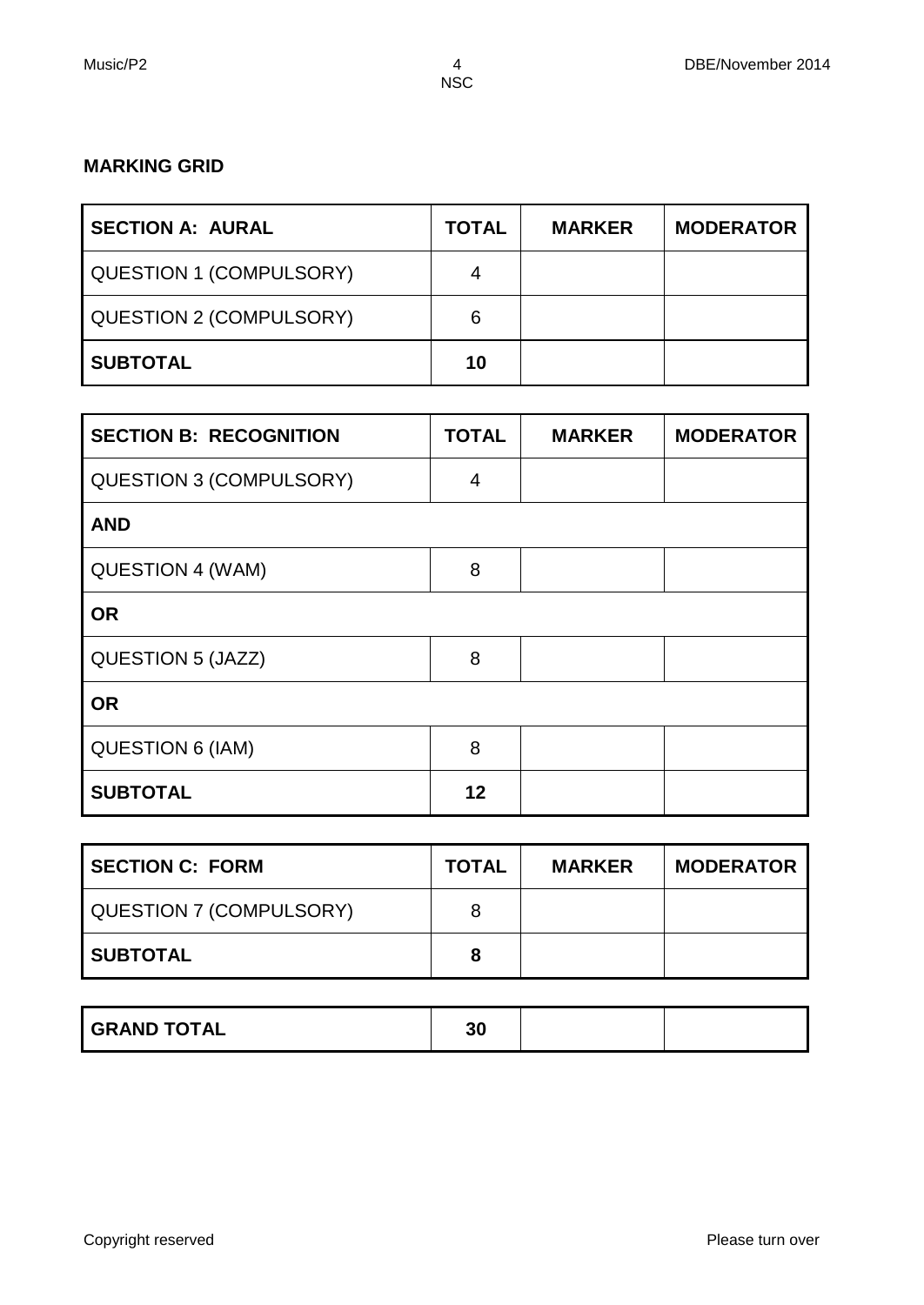#### **SECTION A: AURAL**

#### **QUESTION 1**

Play Track 1 FOUR times. Pause for 30 seconds after each repetition.

1.1 Listen to the melodic and rhythmic phrase. Notate the rhythm of the missing notes in bars 2–4 below.



(3)

#### Play Track 1 ONCE more.

Play Track 2 TWICE. Pause for 30 seconds in between.

1.2 Listen to the guitar motif which is played along with the piano part in this extract.

Choose the rhythmic pattern from the options below that best represents the guitar part. Make a cross (X) in the appropriate block.







Copyright reserved **Please turn over the Copyright reserved** Please turn over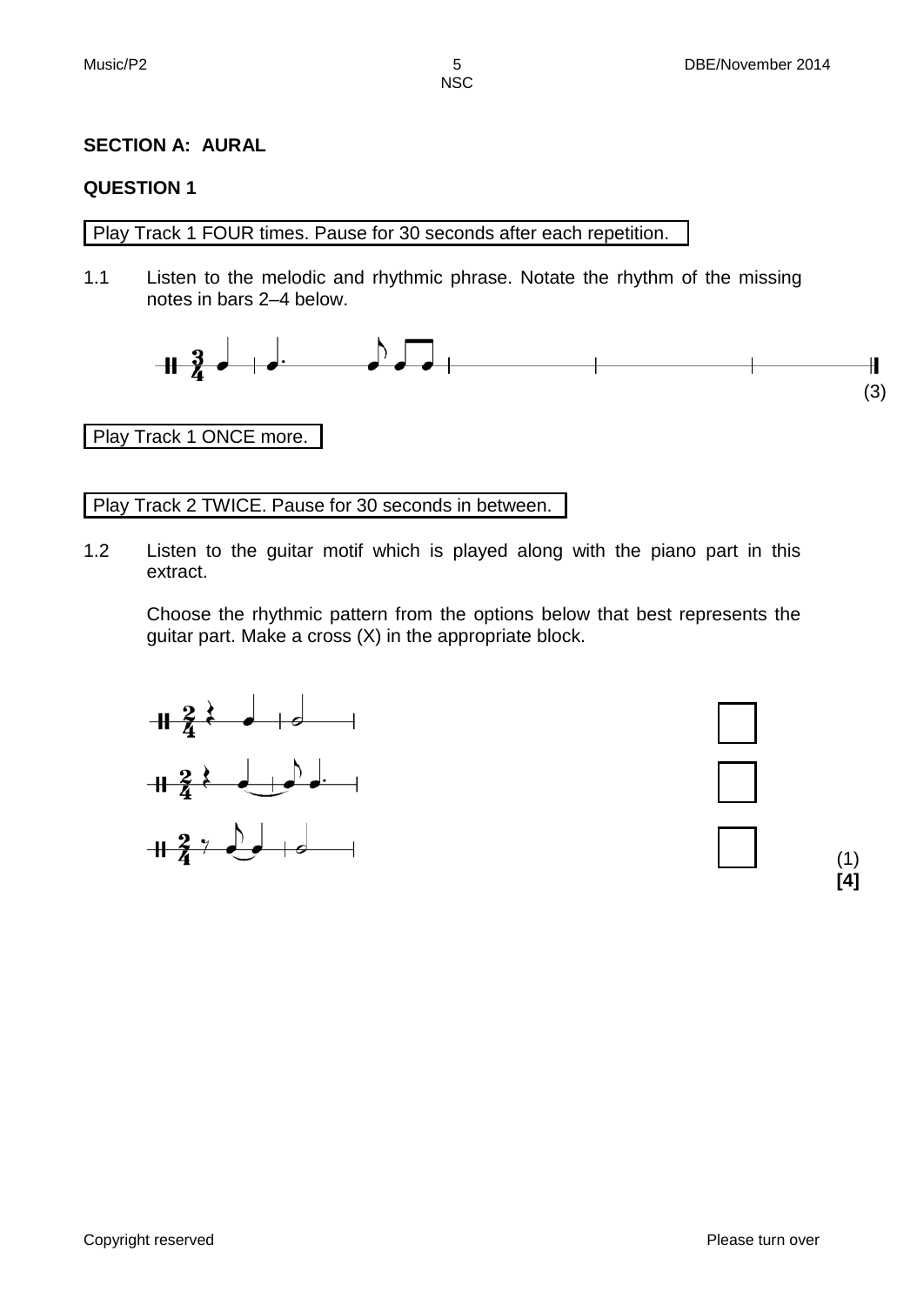Sting

**NSC** 

#### **QUESTION 2**

 $\bar{I}I$ 

#### Play Track 3 ONCE to provide a general overview.

I'll be watch-ing you.

Listen to the extract from *Every Breath You Take* while you follow the vocal score. Answer the questions that follow.

#### **Every Breath You Take** Introduction  $2.2$ 7 1. Ev-'ry breath you take. ev-'ry move you\_ 2. Ev-'ry sin-gle\_ day, ev-'ry word you\_  $2.3$ ev-'ry bond\_ you break, ev-'ry step\_ you take, make, ev-'ry night you stay, say, ev-'ry game you play,  $2.4$ 14 d Oh can't you\_ I'll be watch -ing you. see





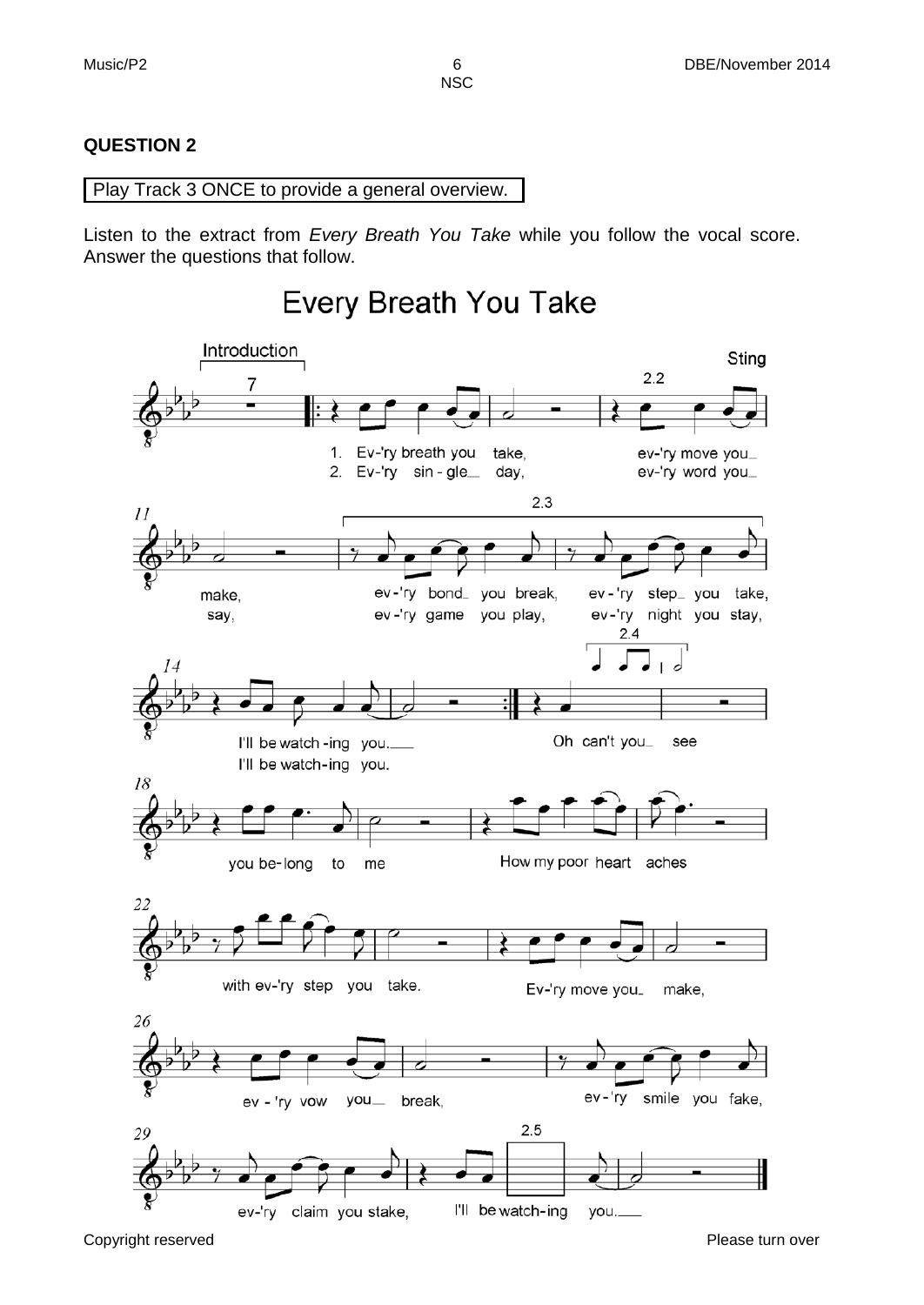#### Play Track 4 TWICE.

2.1 Which ONE of the following time signatures describes the beat of the introduction? Make a cross (X) in the appropriate block.

Play Track 5 TWICE.

2.2 Which non-chordal note has been omitted on the score at **2.2**? Make a cross (X) in the appropriate block.

| Passing note   Auxiliary note   Anticipation   Suspension |  |  |  |  |
|-----------------------------------------------------------|--|--|--|--|
|-----------------------------------------------------------|--|--|--|--|

Play Track 6 TWICE.

2.3 Name the rhythmic compositional technique used at **2.3**.

(1)

Play Track 7 FIVE times.

2.4 The notation of bars 16 and 17 has been omitted on the score at **2.4**. Fill in the missing pitches that correspond with the music that you hear. (The note values have been given on the score.) (2)

#### Play Track 8 TWICE.

2.5 Name the interval formed between the two missing notes at **2.5**.

(1)

Play Track 9 ONCE. **[6]**

**TOTAL SECTION A: 10**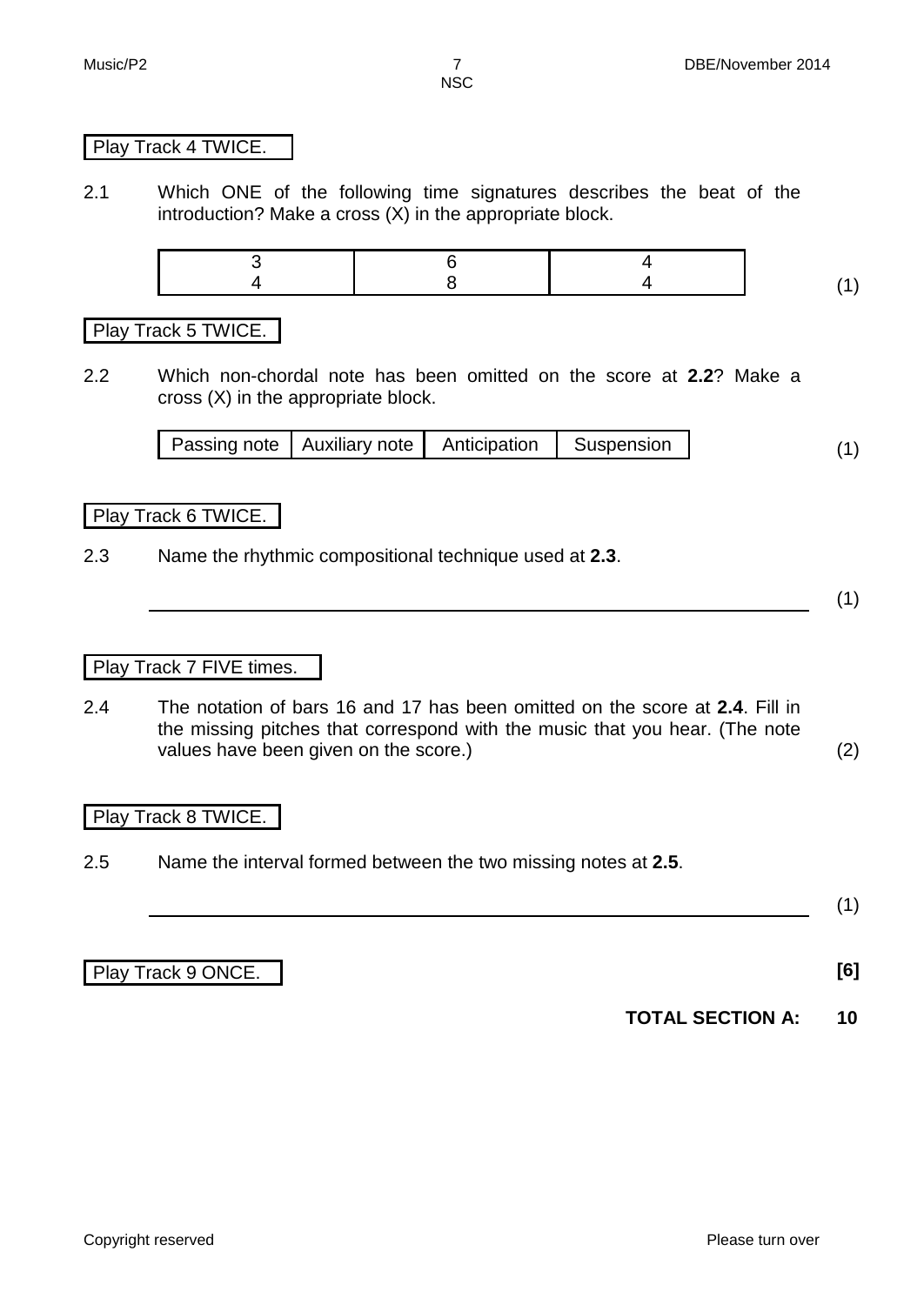#### **SECTION B: RECOGNITION OF MUSIC CONCEPTS**

#### **QUESTION 3: GENERAL LISTENING (COMPULSORY)**

Study the items in COLUMN A in QUESTION 3.1–3.4 for two minutes.

#### Play Track 10 TWICE.

3.1 Mark TWO items in COLUMN A that relate to Track 10. Make a cross (X) in TWO appropriate blocks.

| <b>COLUMN A</b>   | Track 10 |
|-------------------|----------|
| Major             |          |
| Marimba           |          |
| Call and response |          |
| Pentatonic        |          |
| Minor             |          |
| Soprano           |          |

#### Play Track 11 TWICE.

3.2 Mark TWO items in COLUMN A that relate to Track 11. Make a cross (X) in TWO appropriate blocks.

| <b>COLUMN A</b>    | Track 11 |
|--------------------|----------|
| <b>Baroque</b>     |          |
| Homophonic texture |          |
| Harpsichord        |          |
| Polyphonic texture |          |
| Harp               |          |
| Classical          |          |

Play Track 12 TWICE.

3.3 Mark TWO items in COLUMN A that relate to Track 12. Make a cross (X) in TWO appropriate blocks.

| <b>COLUMN A</b>    | Track 12 |
|--------------------|----------|
| Syncopation        |          |
| Xylophone          |          |
| Saxophone          |          |
| South African jazz |          |
| Improvisation      |          |
| Clarinet           |          |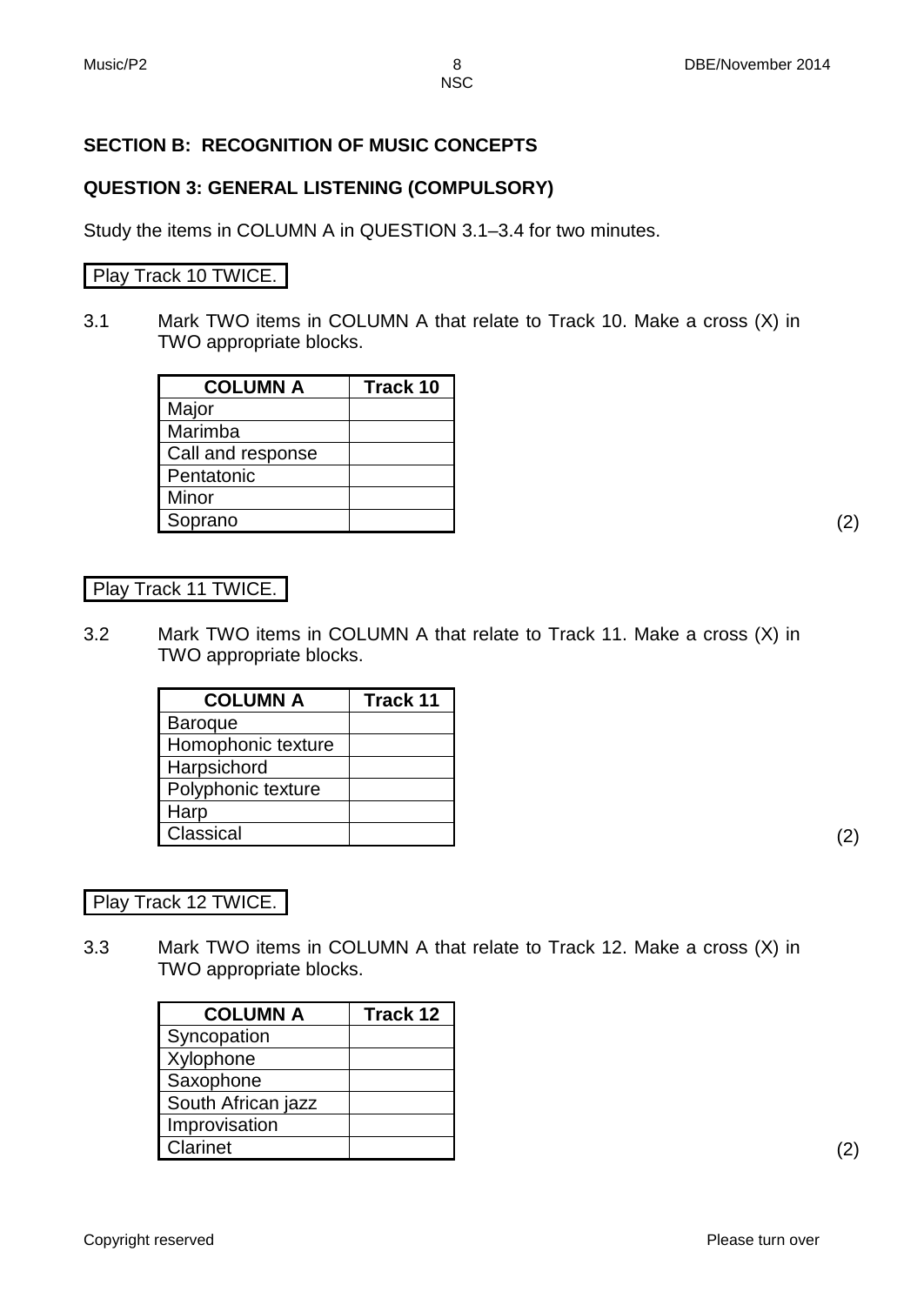# Play Track 13 TWICE.

3.4 Mark TWO items in COLUMN A that relate to Track 13. Make a cross (X) in TWO appropriate blocks.

| <b>COLUMN A</b>   | Track 13 |
|-------------------|----------|
| A cappella        |          |
| Polyphonic        |          |
| Chromatic harmony |          |
| Presto            |          |
| Introduction      |          |
| Call and response |          |

(2)<br>(8 ÷ 2) **[4]**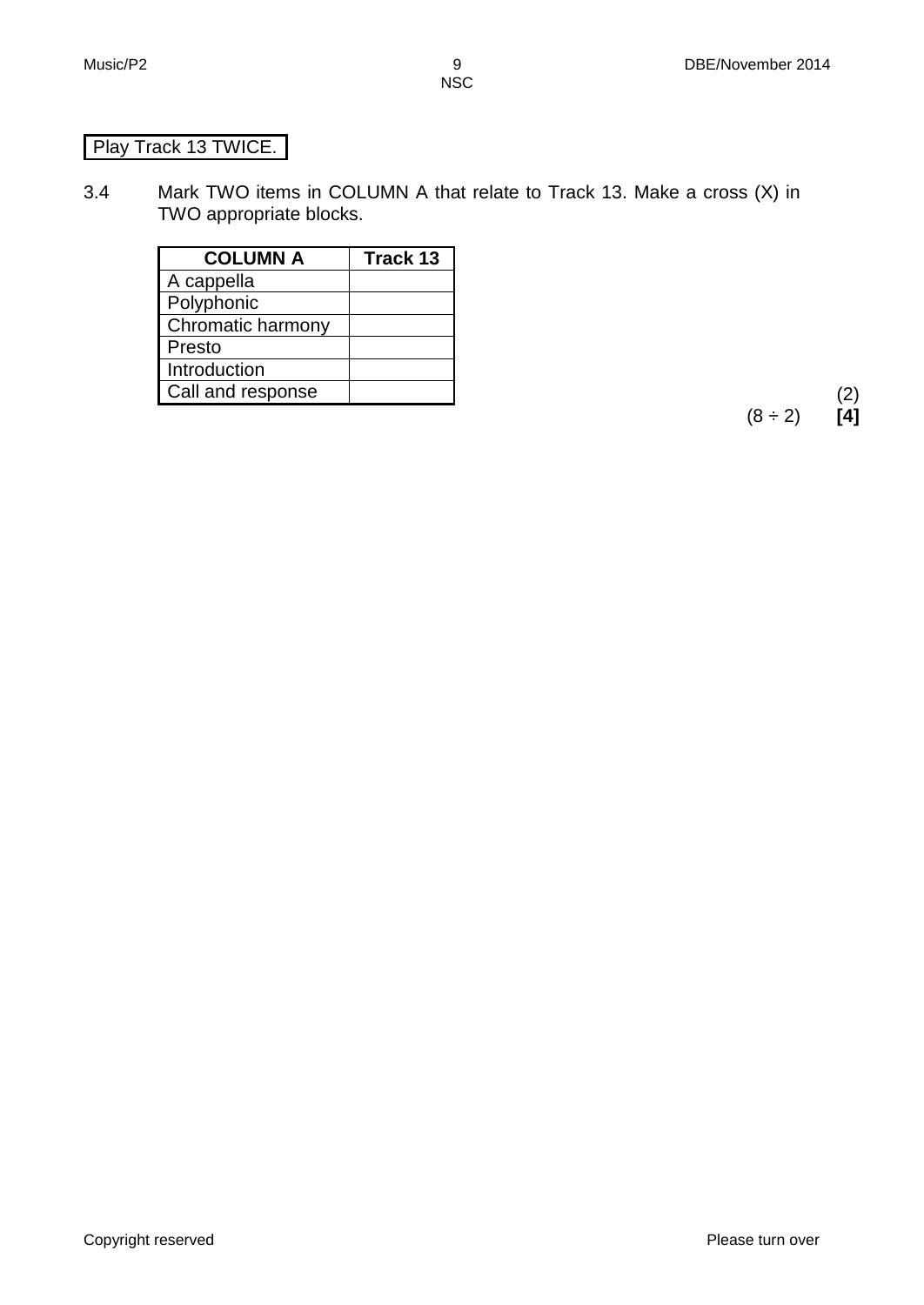#### **Answer QUESTION 4 (WAM) OR QUESTION 5 (JAZZ) OR QUESTION 6 (IAM).**

#### **QUESTION 4: WAM**

4.1 Listen to the extracts and answer the questions that follow.

#### Play Track 14 ONCE.

4.1.1 This extract comes from an opera. Which character sings it?

(1)

4.1.2 Name the voice type of this character.

(1)

4.1.3 Choose a suitable tempo indication for this aria. Make a cross (X) in the appropriate block.

| Quasi Allegro | Larghetto | Giocoso |  |
|---------------|-----------|---------|--|
|               |           |         |  |

#### Play Track 15 TWICE.

4.1.4 Which compositional technique is used between the wind section and soloist?

$$
(\mathbf{1})
$$

#### Play Track 16 TWICE.

4.1.5 Name the cadence at the end of this extract.

(1)

4.2 Listen to the extracts and answer the questions that follow.

#### Play Track 17 ONCE.

4.2.1 Identify the composer and name of this work.

Composer:

Name of the work: (2)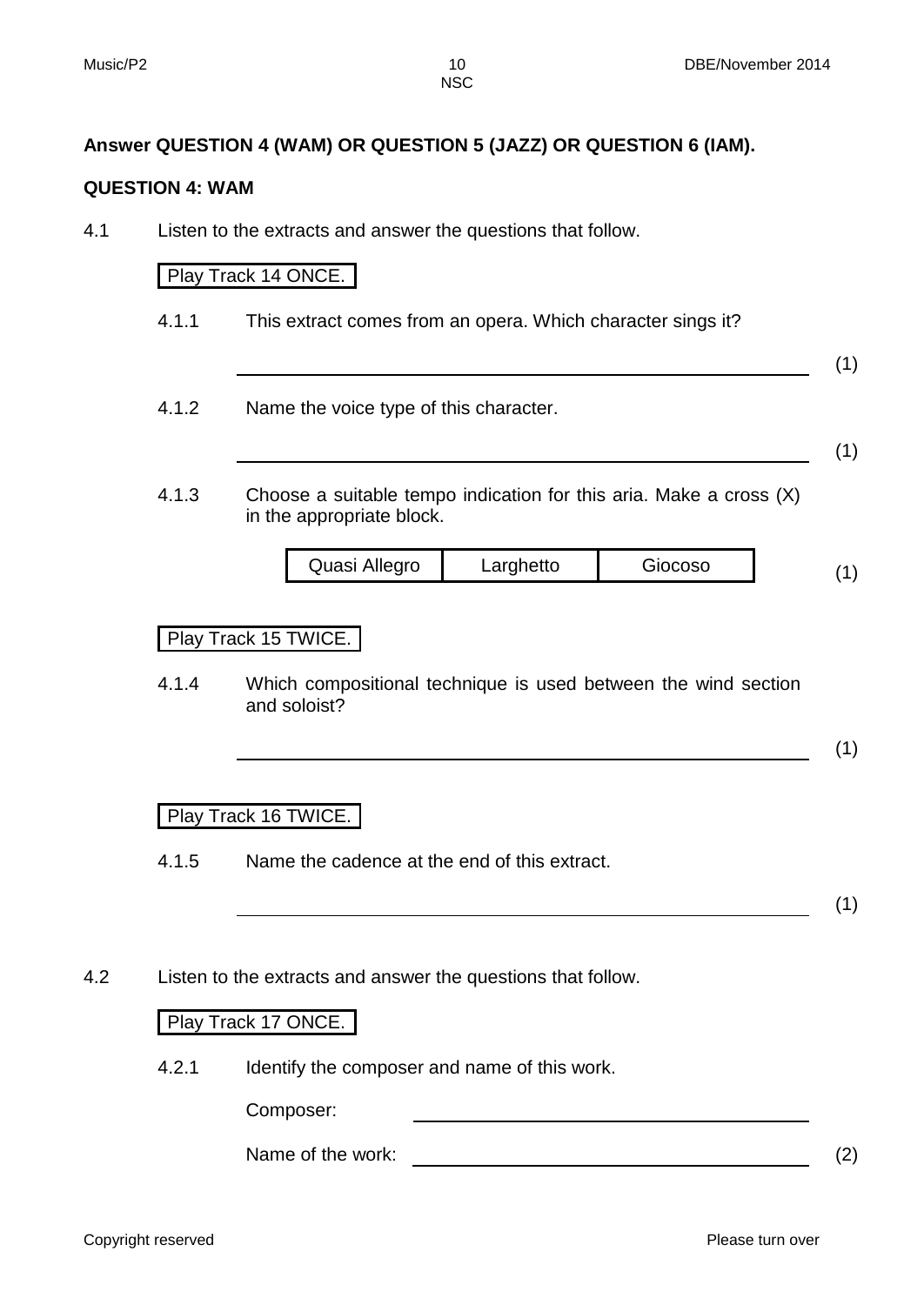## Play Track 18 TWICE.

4.2.2 Apart from the string section, which other section of the orchestra is most prominent in the opening chords of this extract?

# (1)

### Play Track 19 TWICE.

- 4.2.3 Identify the texture in the extract. Choose the correct answer from the list below and circle the appropriate letter (A–D).
	- A Chordal and melodious
	- B Homophonic, becoming polyphonic
	- C Flourishing and improvisatory
	- D Polyphonic, becoming homophonic (1)

#### Play Track 20 TWICE.

4.2.4 Which instrument plays the solo part?

(1)

4.3 Listen to the extracts and answer the questions that follow.

#### Play Track 21 ONCE.

4.3.1 Identify the style period.

(1)

(1)

4.3.2 What is the tonality of this extract?

#### Play Track 22 ONCE.

4.3.3 Describe the mood depicted in this extract.

(1)

(1)

## Play Track 23 ONCE.

4.3.4 What type of orchestra is playing in this extract?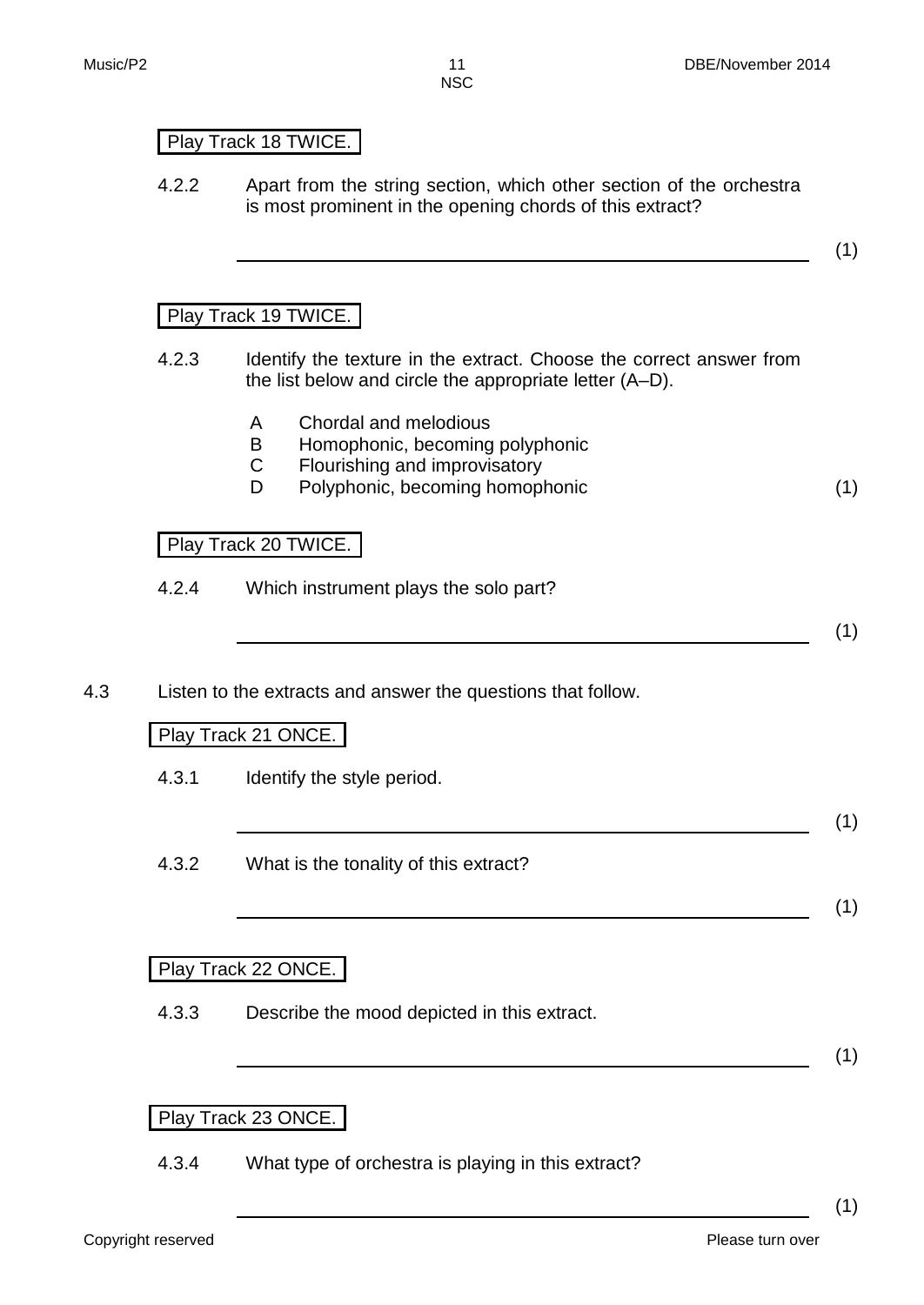# Play Track 24 THREE times.

- 4.3.5 The string-section chords are followed by a woodwind melody. What is the function of this woodwind melody?
- 4.3.6 Name the woodwind instrument playing in this extract.
- (1)

(1)

- $(16 \div 2)$  [8]
- **TOTAL SECTION B: 12**

**OR**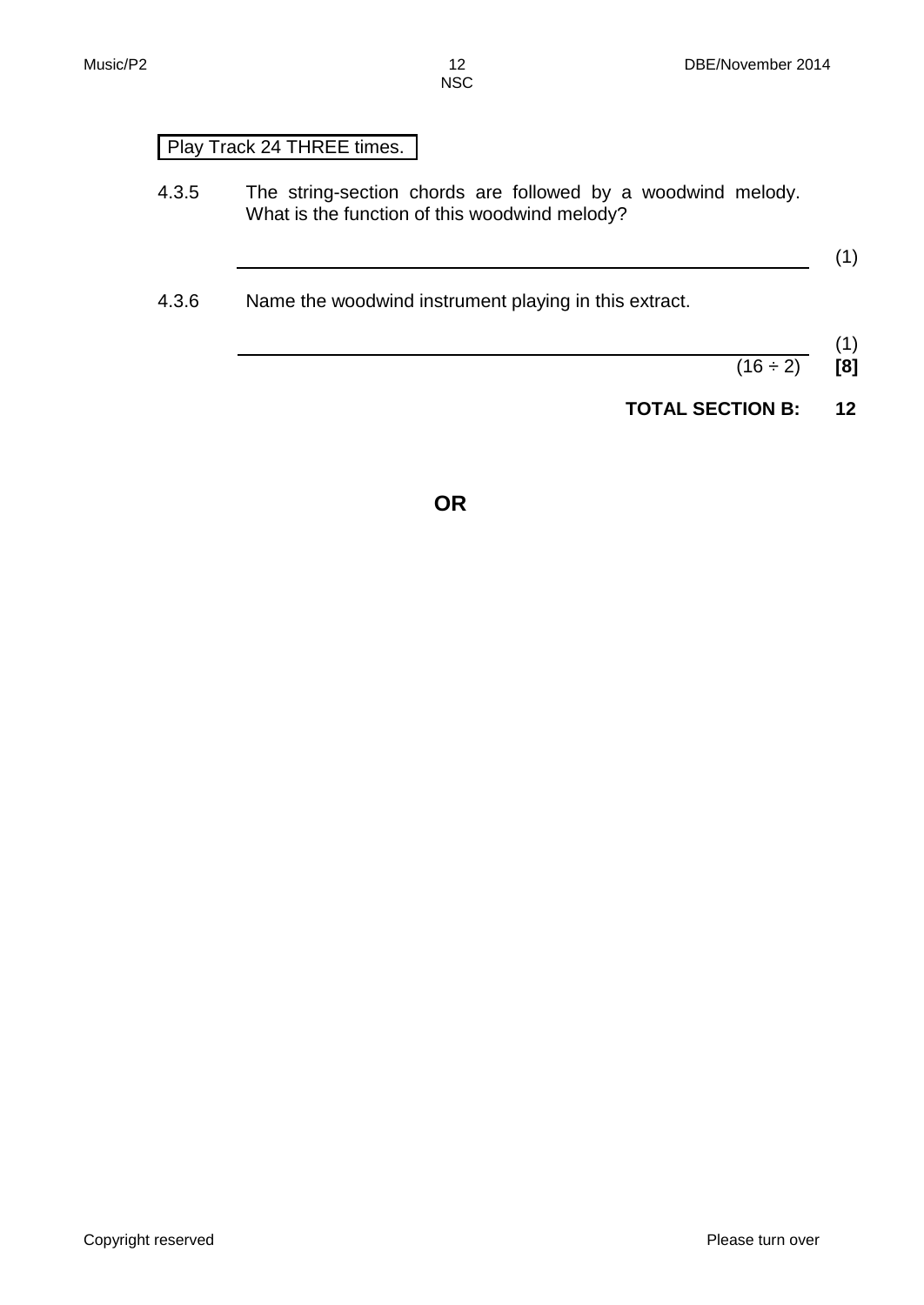#### **QUESTION 5: JAZZ**

5.1 Listen to the extracts and answer the questions that follow.

#### Play Track 25 ONCE.

5.1.1 Identify the style of South African jazz. Make a cross (X) in the appropriate block.

| Marabi | Cape jazz | Kwela | Malombo jazz |  |
|--------|-----------|-------|--------------|--|
|        |           |       |              |  |

- 5.1.2 Identify the name of the work in this extract**.** (1)
- 5.1.3 Name ONE artist who is associated with the music style in QUESTION 5.1.1.

(1)

Play Track 26 ONCE.

5.1.4 Name the instrument that plays the solo.

(1)

#### Play Track 27 ONCE.

5.1.5 Which ONE of the following is the correct combination of instruments that you hear in this extract? Make a cross (X) in the appropriate block.

| Piano<br>Vibraphone | Piano<br>Guitar | Piano<br>Keyboard |
|---------------------|-----------------|-------------------|
| Bass guitar         | Bass guitar     | Bass guitar       |
| <b>Tenor Sax</b>    | Trumpet         | Saxophone         |
| <b>Drumkit</b>      | <b>Drumkit</b>  | <b>Drumkit</b>    |

 $(1)$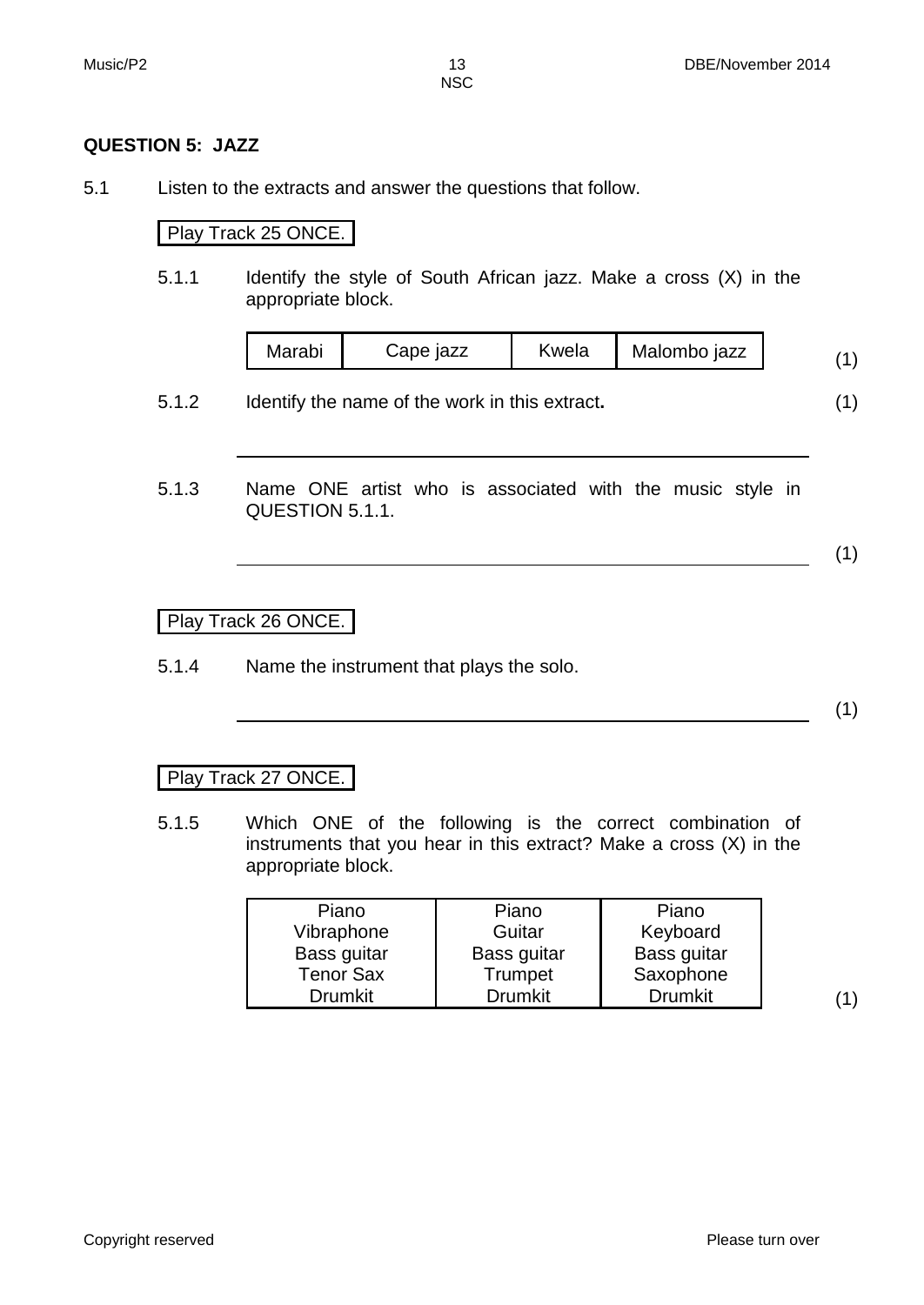| 5.2 | Listen to the extracts and answer the questions that follow. |  |  |
|-----|--------------------------------------------------------------|--|--|
|-----|--------------------------------------------------------------|--|--|

# Play Track 28 TWICE.

|       | Identify the style of South African jazz.                                           |
|-------|-------------------------------------------------------------------------------------|
| 5.2.2 | Give a reason for your answer to QUESTION 5.2.1.                                    |
| 5.2.3 | Name an international jazz style that has influenced this song.                     |
| 5.2.4 | Identify the voice type of the soloist.                                             |
|       | Play Track 29 ONCE.                                                                 |
| 5.2.5 | Name the solo instrument in this extract.                                           |
|       | Listen to the extract and answer the questions that follow.<br>Play Track 30 TWICE. |
| 5.3.1 | Identify the South African music style.                                             |
| 5.3.2 | Give TWO reasons to motivate your answer to QUESTION 5.3.1.                         |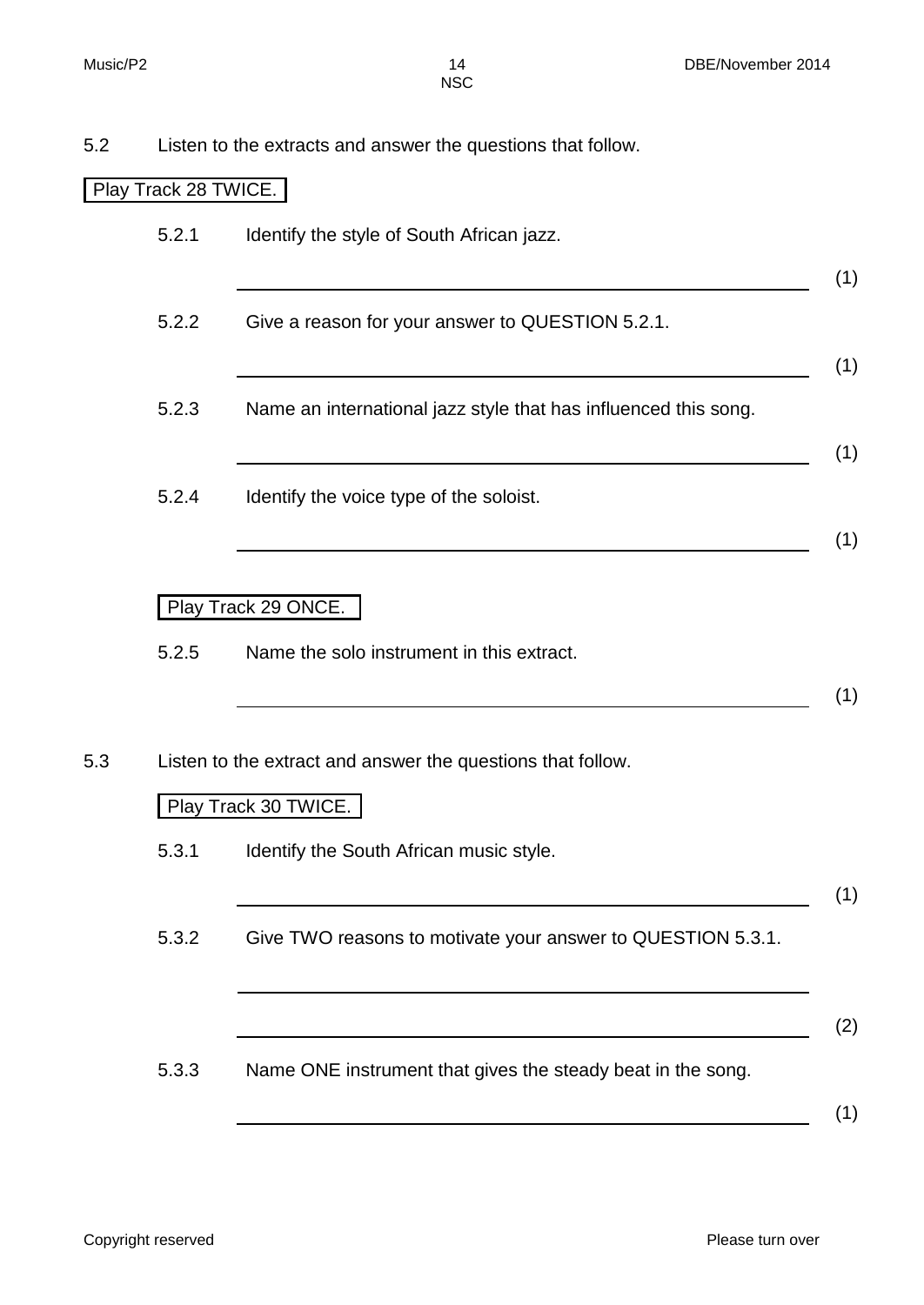5.3.4 What is the role of the female voices in this song?

### (1)

- 5.3.5 Name an all-female group that you associate with this style of music.
	- (1)
	- $(16 \div 2)$  **[8]**
	- **TOTAL SECTION B: 12**

**OR**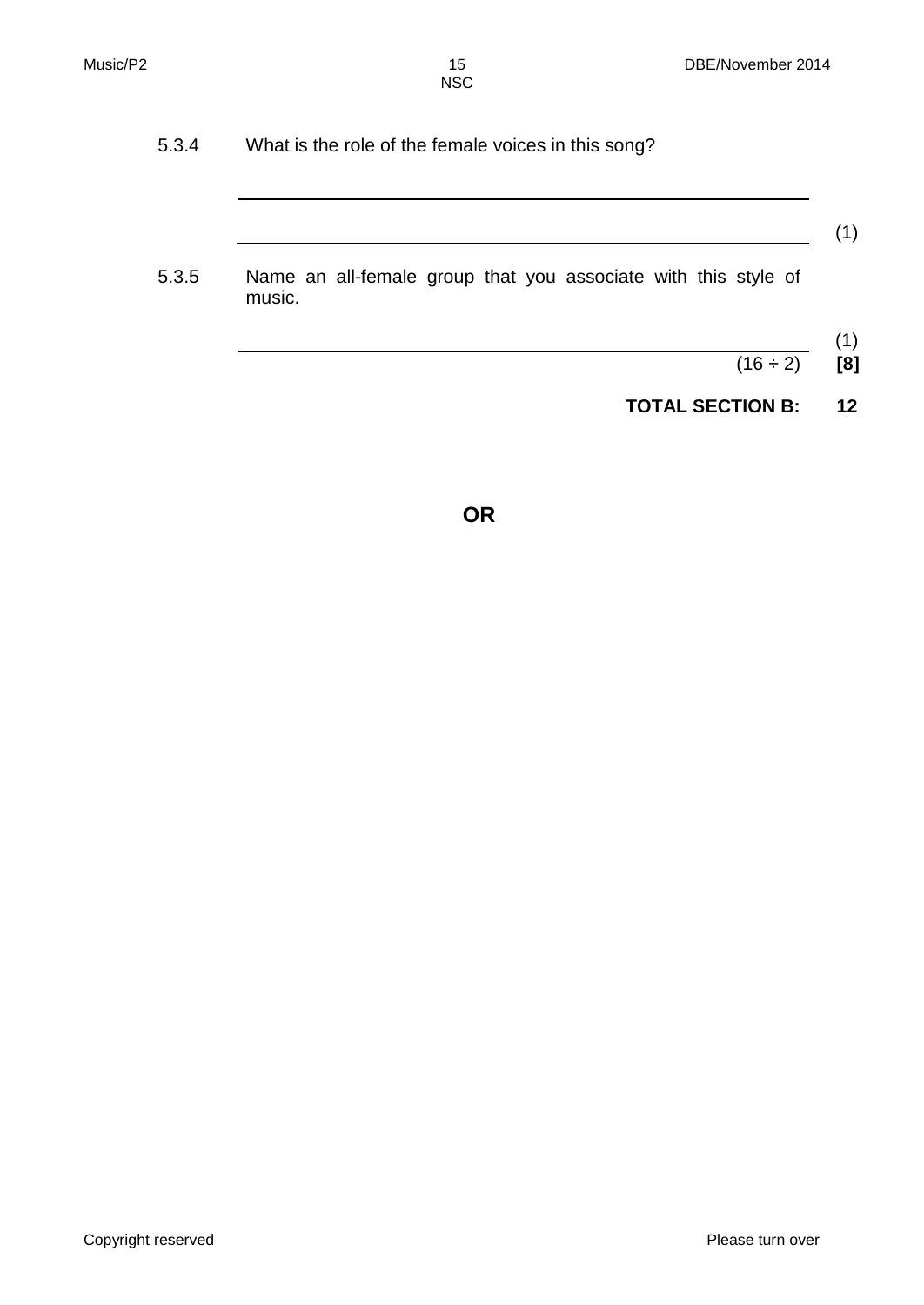#### **QUESTION 6: IAM**

6.1 Listen to the extracts and answer the questions that follow.

Play Track 31 ONCE.

6.1.1 Identify the style of music that you hear in this extract.

(1)

6.1.2 Give TWO reasons for your answer to QUESTION 6.1.1.

(2)

Play Track 32 ONCE.

6.1.3 Name the term that describes the spoken text in this extract.

(1)

Play Track 33 TWICE.

6.1.4 Give the name of the vocal compositional technique that you hear in this extract**.**

(1)

6.2 Listen to the extracts and answer the questions that follow.

#### Play Track 34 ONCE.

6.2.1 Identify the style of music in this extract.

(1)

6.2.2 Name an artist associated with this style of music.

(1)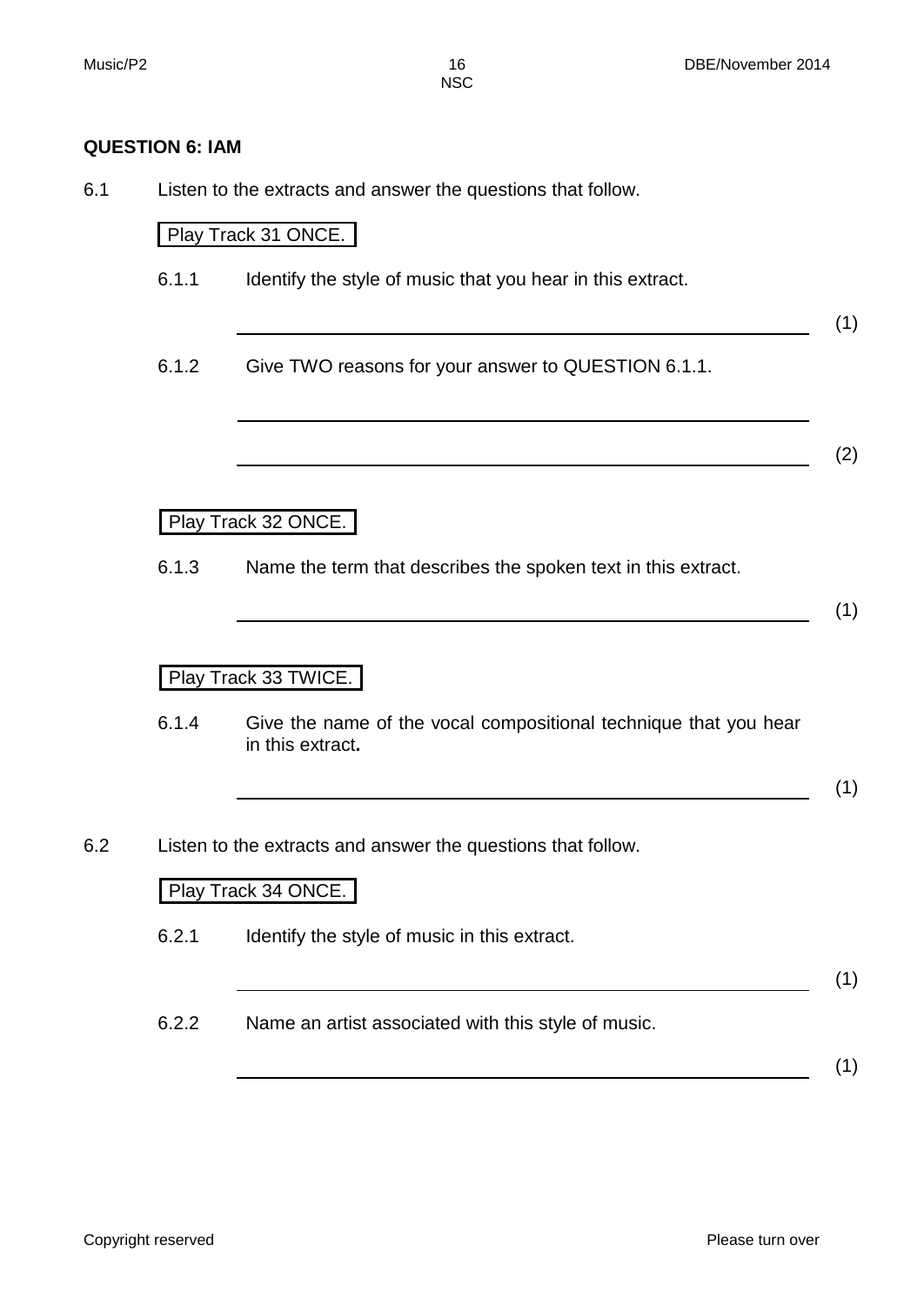# Play Track 35 ONCE.

6.2.3 With which other style of music could you also associate the guitar sound? Make a cross (X) in the appropriate block.

| Maskandi | nn h<br>avi<br>'VI. | wela | Mak<br>alombo |  |
|----------|---------------------|------|---------------|--|
|----------|---------------------|------|---------------|--|

## Play Track 36 ONCE.

6.2.4 Identify ONE idiophone and ONE membranophone that you hear.

Idiophone:

- Membranophone: (2)
- 6.3 Listen to the extract and answer the questions that follow.

#### Play Track 37 TWICE.

- 6.3.1 Identify the style of South African music.
- 6.3.2 Give TWO reasons to motivate your answer to QUESTION 6.3.1.
	- (2)
- 6.3.3 Name ONE instrument that provides the steady beat in the song.
- 6.3.4 What is the role of the female voices in this song?
	- (1)
- 6.3.5 Name the group that you associate with this style of music.
- (1)  $(16 \div 2)$  **[8]**

(1)

(1)

## **TOTAL SECTION B: 12**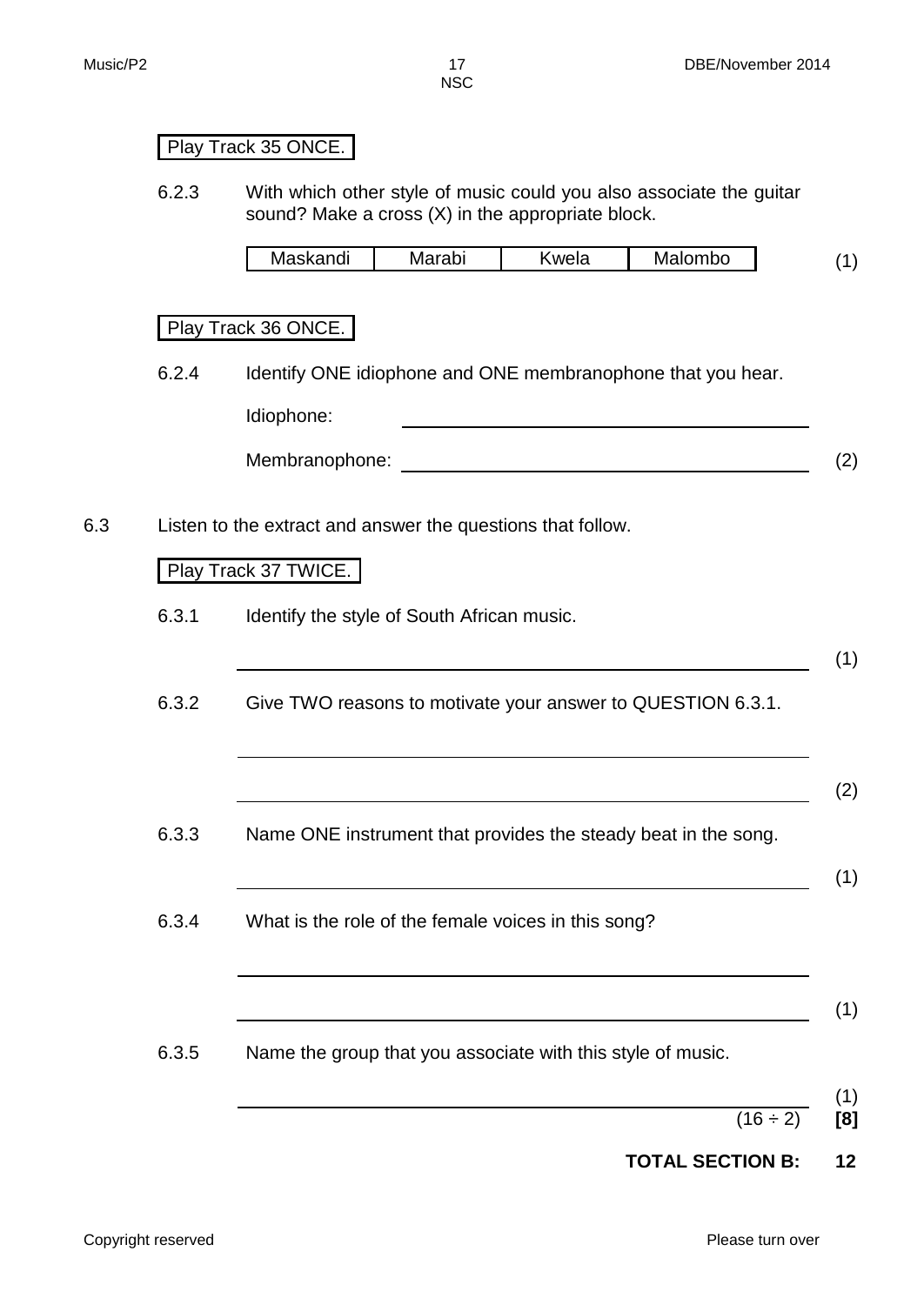#### **SECTION C: FORM**

#### **QUESTION 7**

Read and study the questions for ONE minute.

#### Play Track 38 ONCE to provide an overview.

Listen to the extract from *Blue Moon* while you study the vocal part.



# **Blue Moon**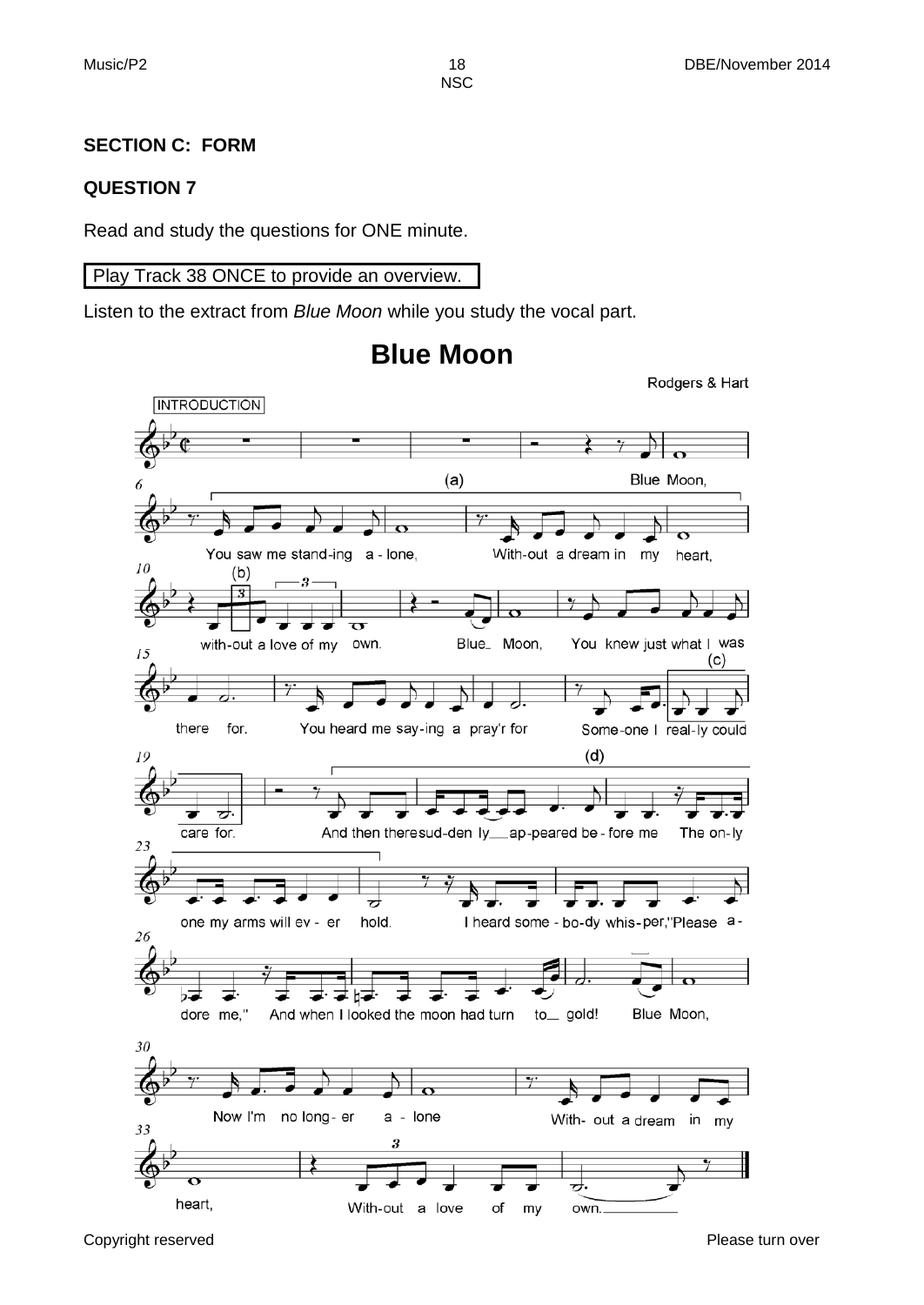#### Play Track 38 again.

- 7.1 Analyse the form of this piece. Indicate the main sections on the score by writing capital letters (for example C, D, et cetera) above the score. Start your analysis after the introduction that is indicated on the score. (4)
- 7.2 Name the overall form of this song.

#### Play Track 39 TWICE.

7.3 Which ONE of the following compositional techniques is used in bars 6–9 at (a)? Make a cross (X) in the appropriate block.

| Melodic repetition<br>Auamentation<br>Seauence<br>Inversion |  |  |
|-------------------------------------------------------------|--|--|
|-------------------------------------------------------------|--|--|

#### Play Track 40 TWICE.

7.4 Name the type of non-chordal note that you hear in bar 10 at (b). (Do NOT write the letter name or note value.)

(1)

(1)

#### Play Track 41 TWICE.

7.5 Compare bars  $20^3 - 22^2$  with bars  $22^3 - 24^2$  at (d).

Which rhythmic compositional technique is used here?

Play Track 42 ONCE. **[8]**

(1)

**TOTAL SECTION C: 8 GRAND TOTAL: 30**